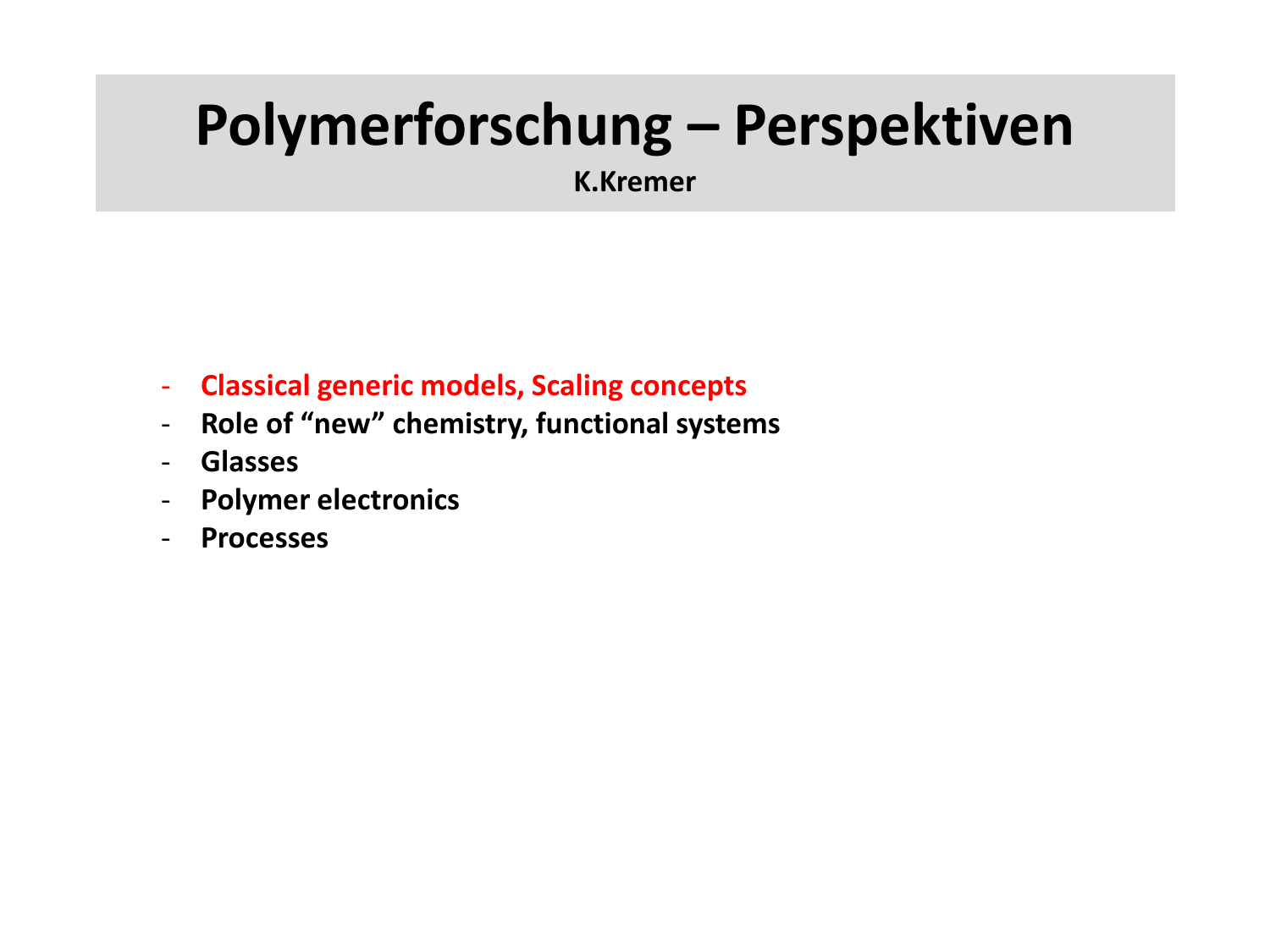### **Classical generic models, Scaling concepts**

• Search for critical exponents, scaling **Transition from research focus to research (a)** 



 $\epsilon = 1.25$ 



Structure of Bottle Brush Polymers on Surfaces: Weak versusStrong Adsorption

Hsiao-Ping Hsu, Wolfgang Paul, and Kurt Binder, JPCB 2011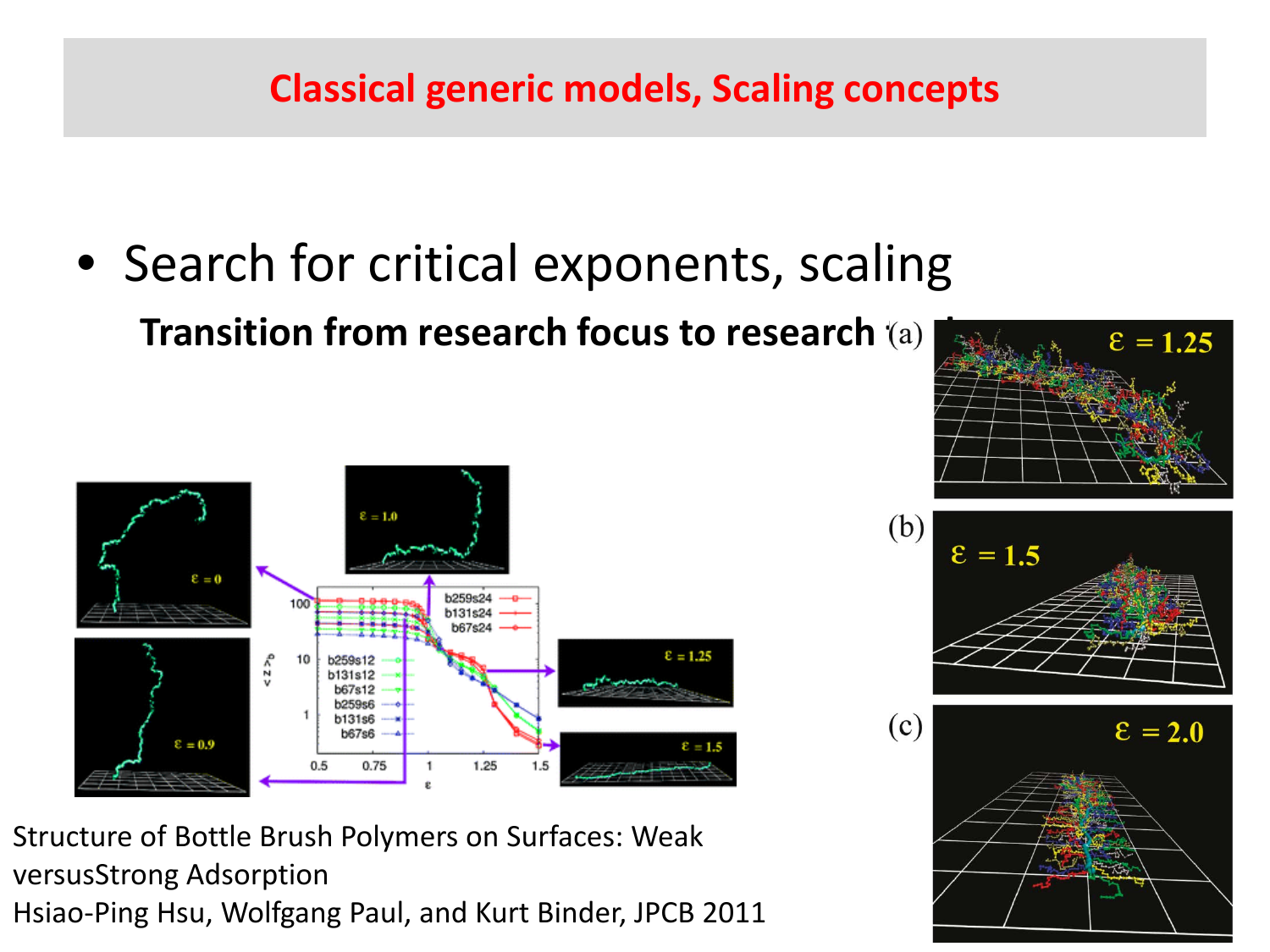### **Classical generic models, Scaling concepts**

• Search for critical exponents, scaling **Transition from research focus to research tool**



**Chicken nucleus -- melt on rings -- melt of liner polymers**

**Grosberg, KK et al, 2012**

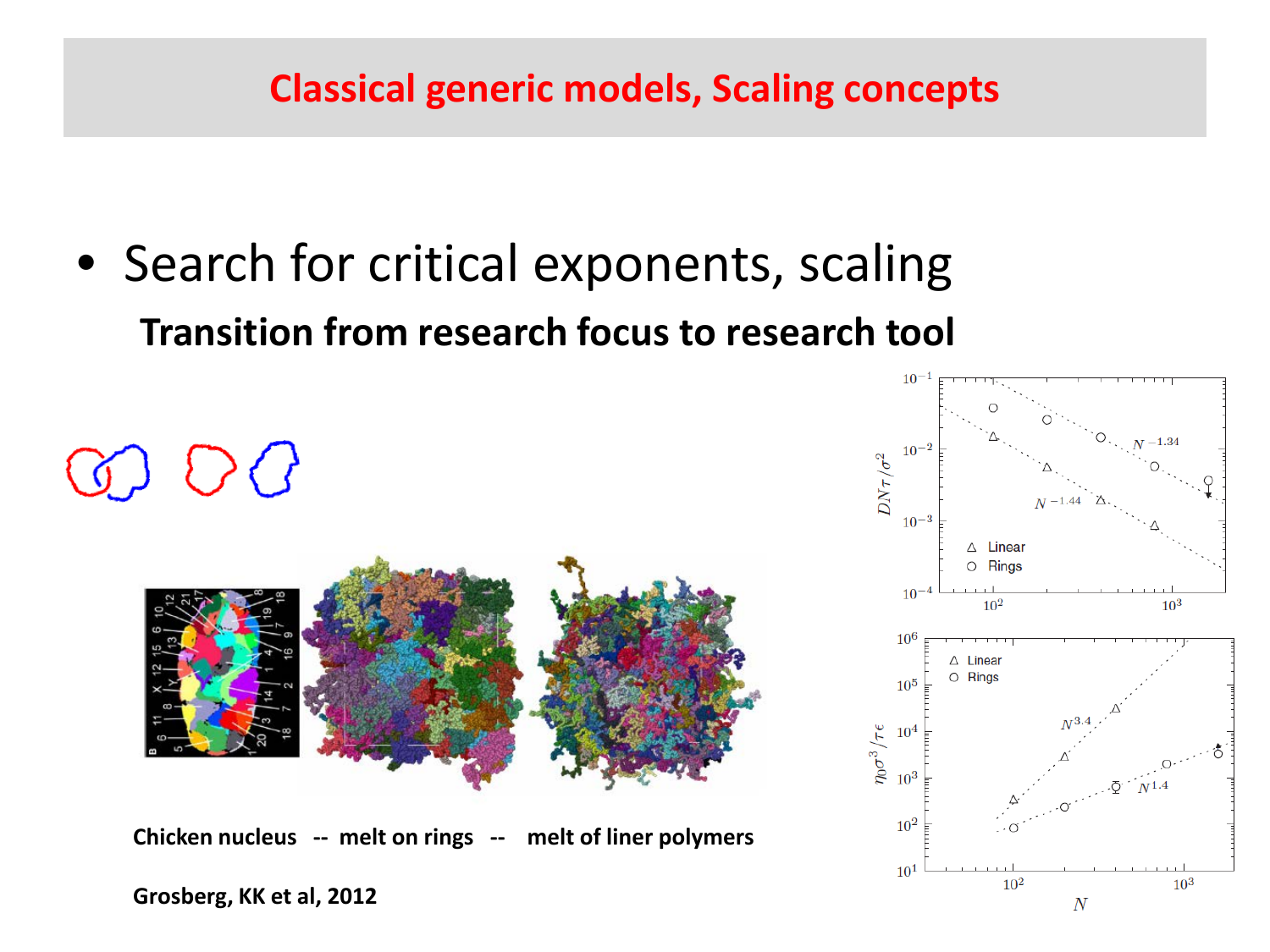#### **Classical generic models, Scaling concepts**



Fig. 3: Illustration of a coarse grained simulation of polycarbonate with all atom resolution for the interaction with a Ni surface. Depending on chain ends, the morphology is dominated by irreversible sticking of chain ends or entropy dominated packing of chains close to the surface. (JACS 2005). On the right hand side is electron microscope image of a DVD shown with the data pits and the guiding grove for the laser beam shown. The scale bar corresponds to 500nm.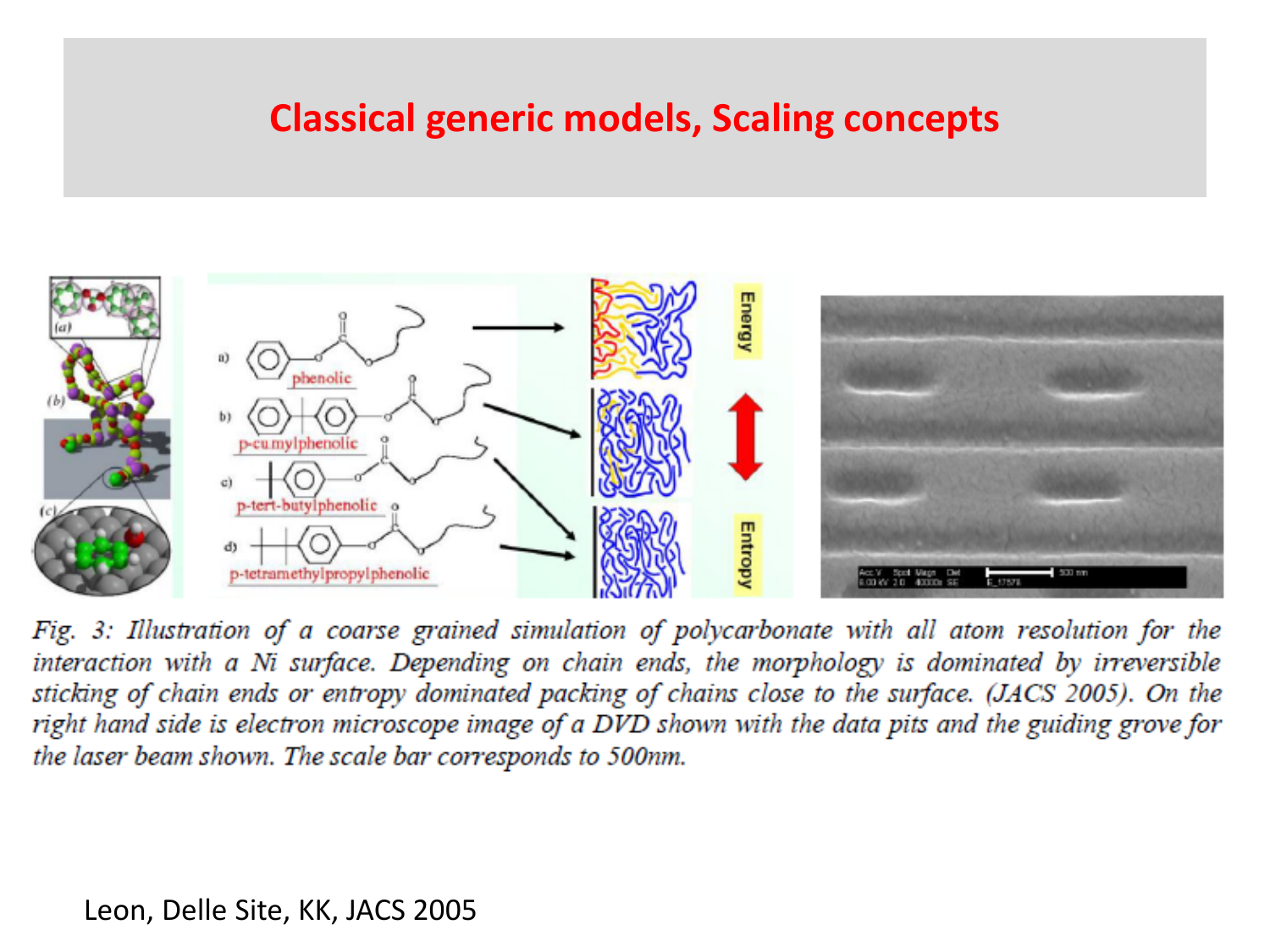### **Role of "new" chemistry, functional systems**

- For functional systems, new chemistry needed
- Links to bio related methodologies/models
- Hierarchical assemblies…

# **BUT**

- Does industry want new polymers?
- What can be done with known, accepted chemistry?
- Which role could physics play here?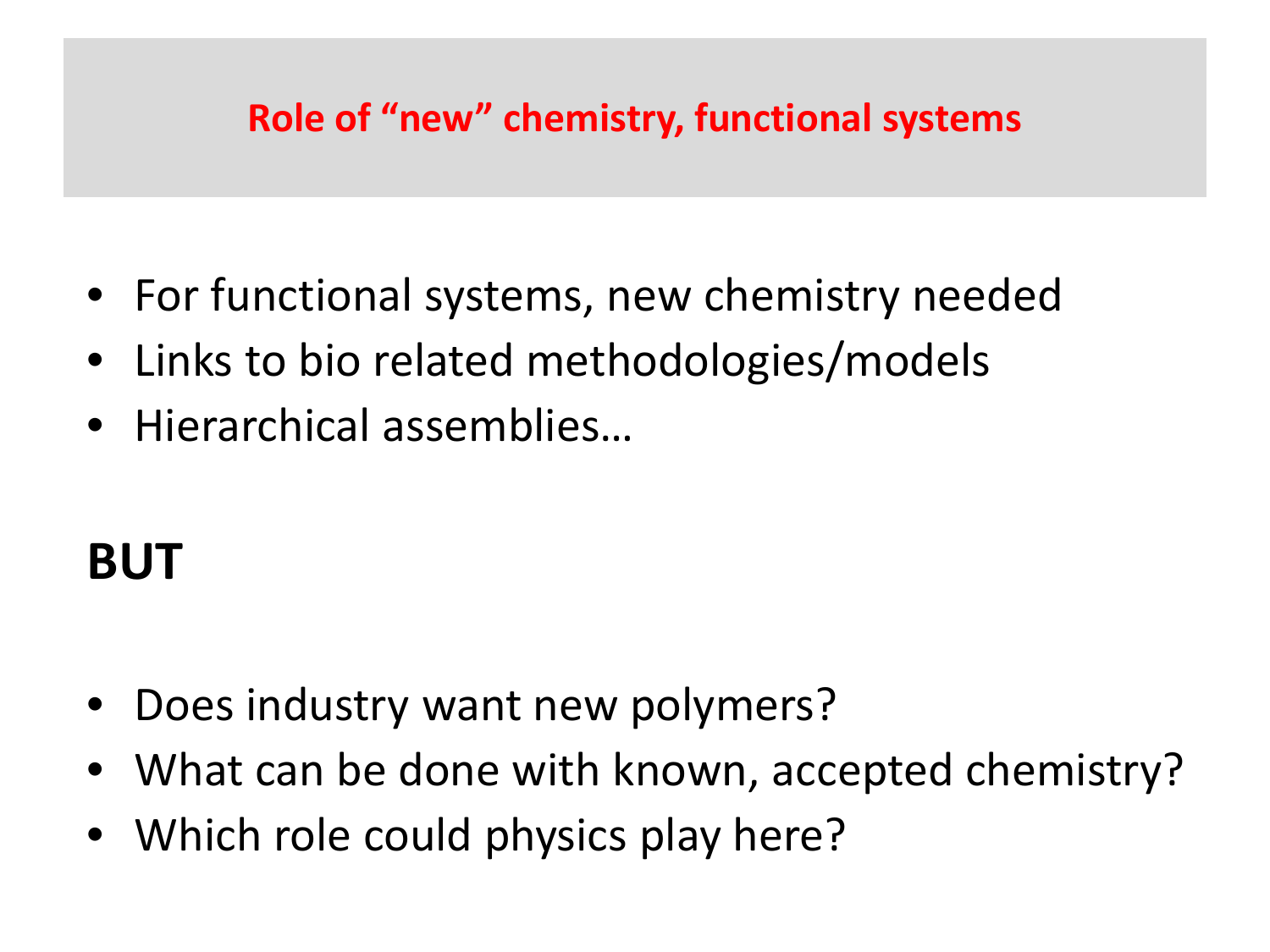# **Glasses**

- Classical mode coupling etc approaches still fashionable, but… (real progress over the last 20 years?)
- New, alternative views, (Nagel, Liu, Weitz, Chandler..) so far restricted to collodial systems, applicable to polymers??



"Jamming phase diagram" (*A. J. Liu and S. R. Nagel, Nature 396, N6706, 21 (1998).*) The jammed region, near the origin, is enclosed by the depicted surface.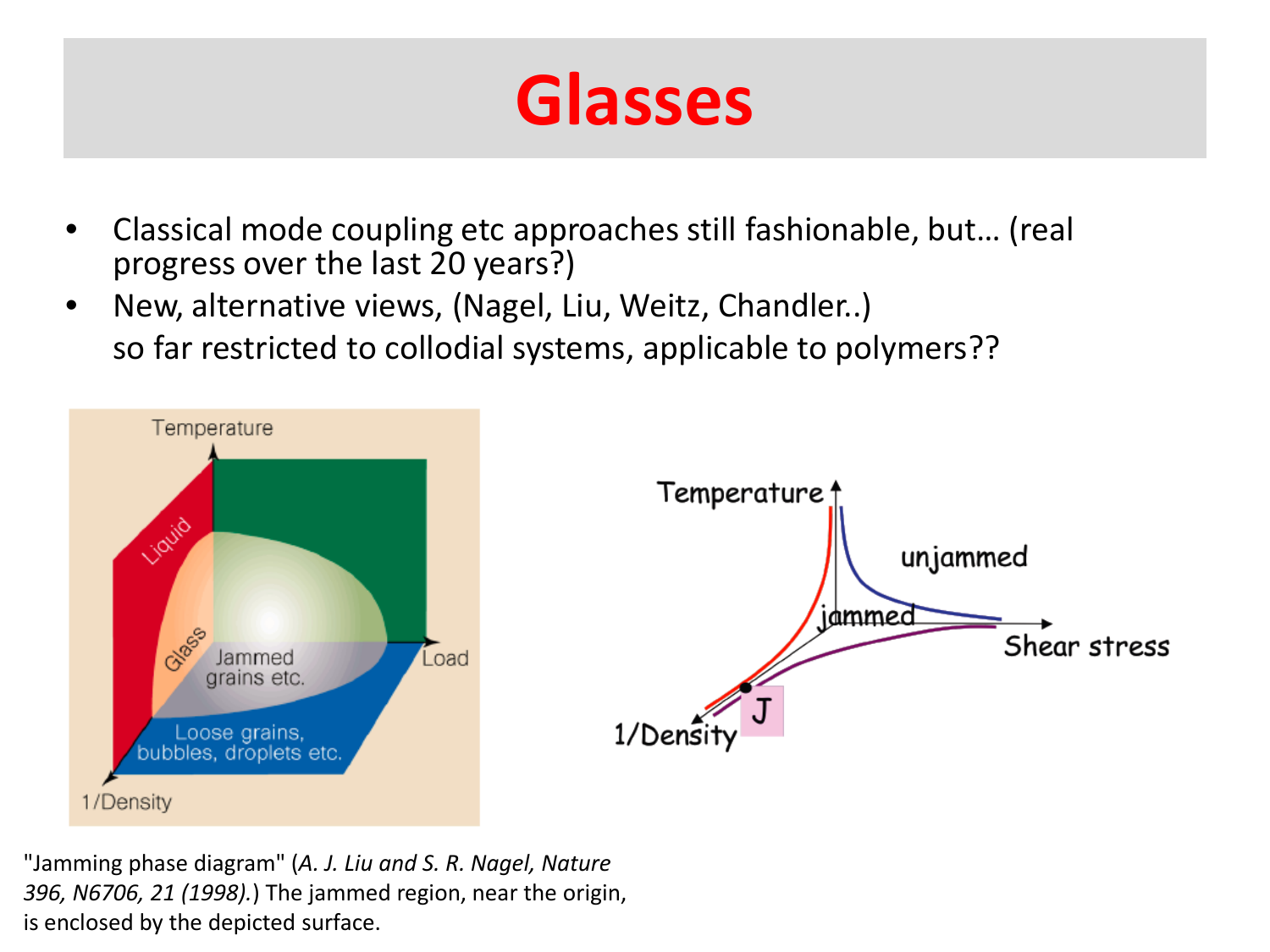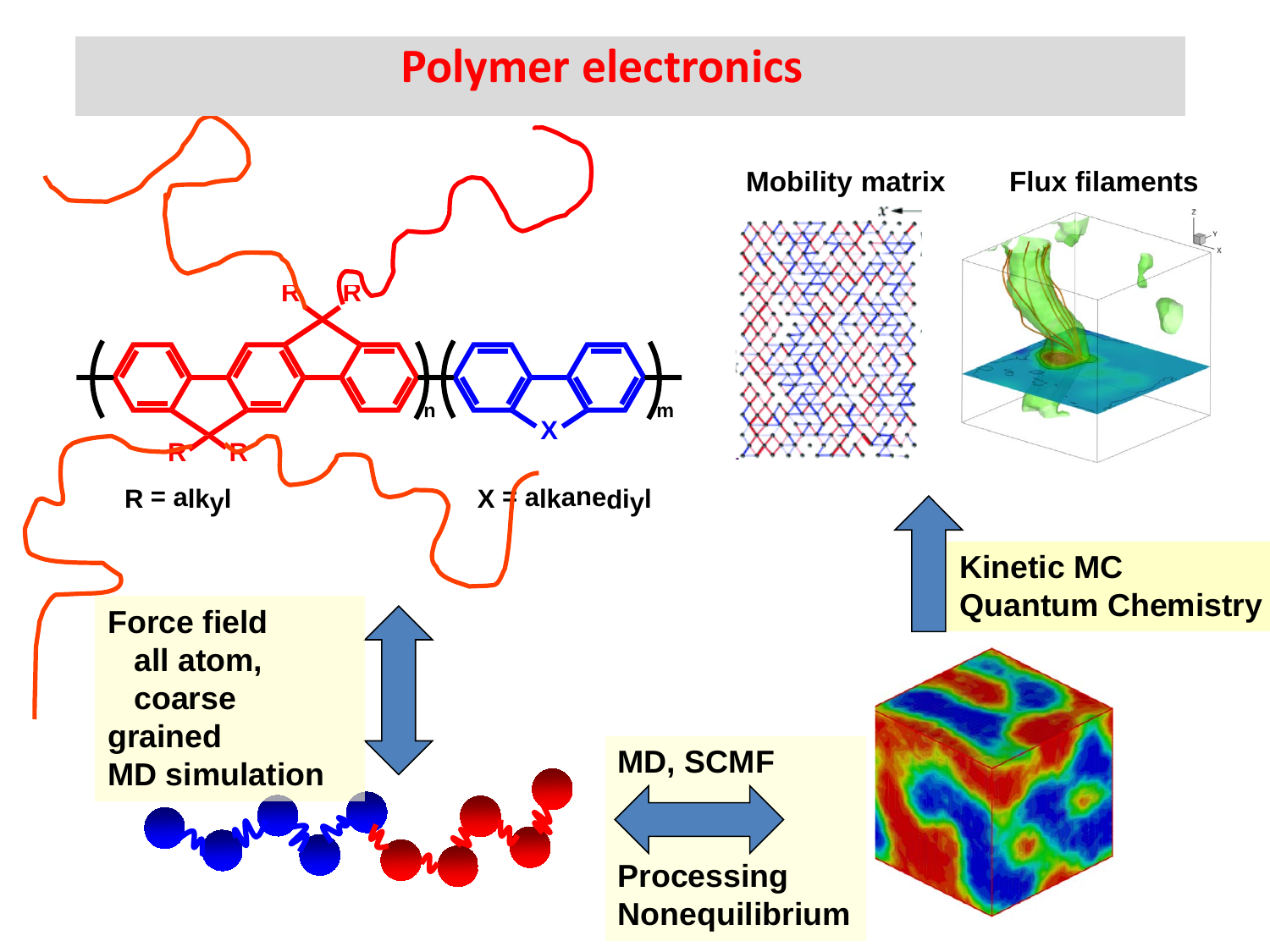# **Function and Morphology - Processing**



Predict and determine structure, optimized for function,

- based on different experimental protocol
- based on chemical modification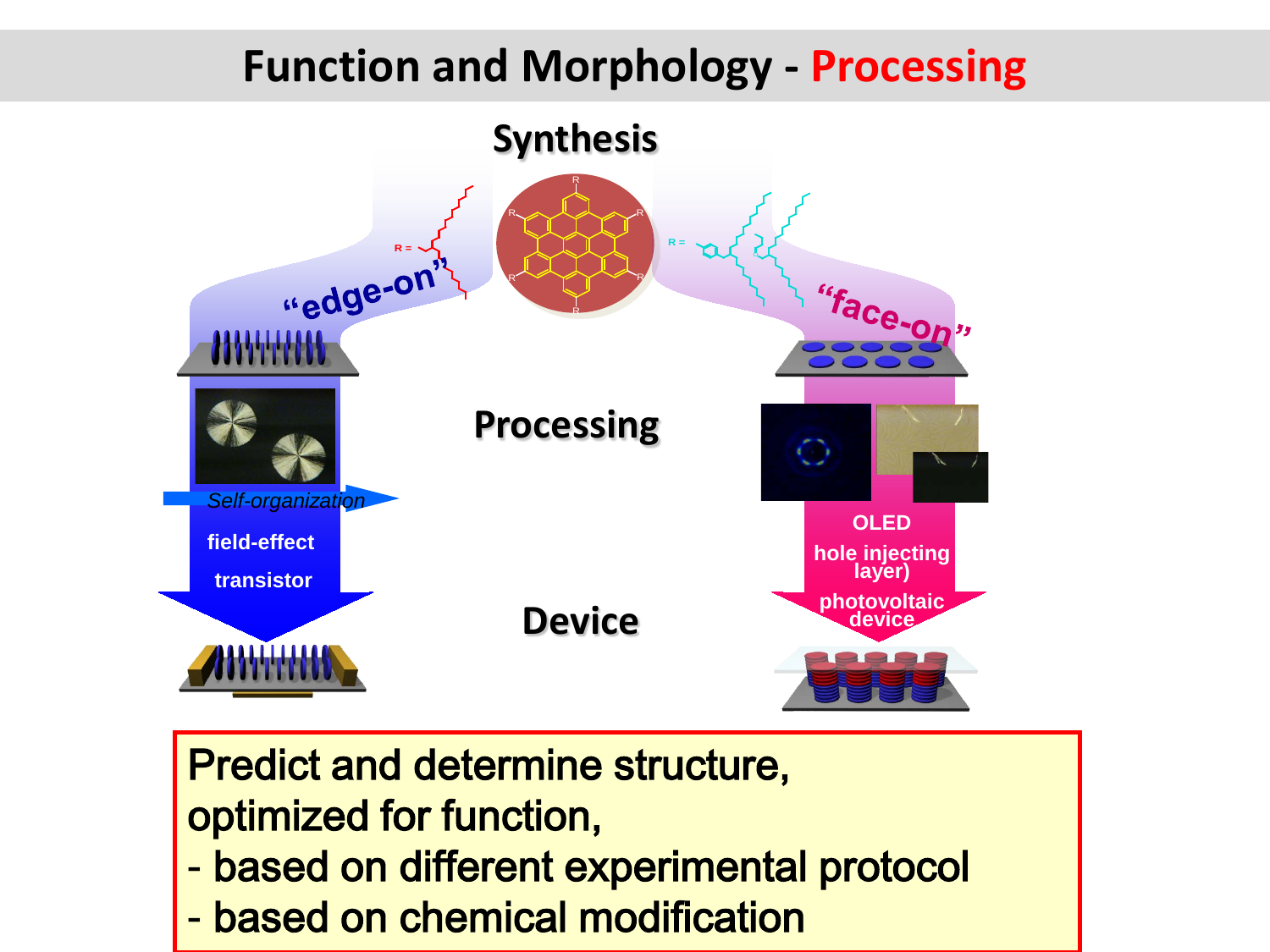# **Morphology and Processing**





"Use" topological constraints: Melt of collapsed linear polymers

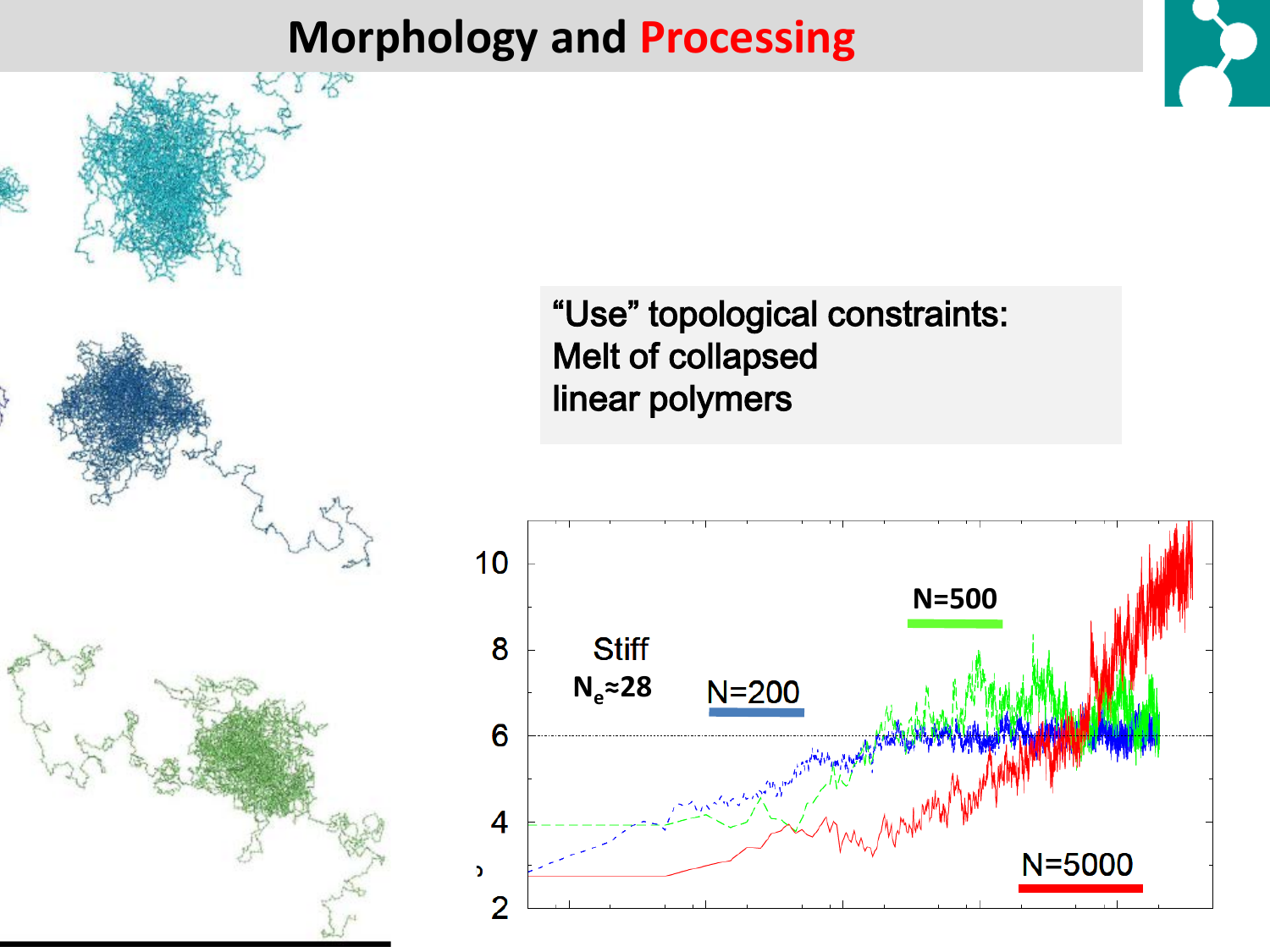# **Processing**